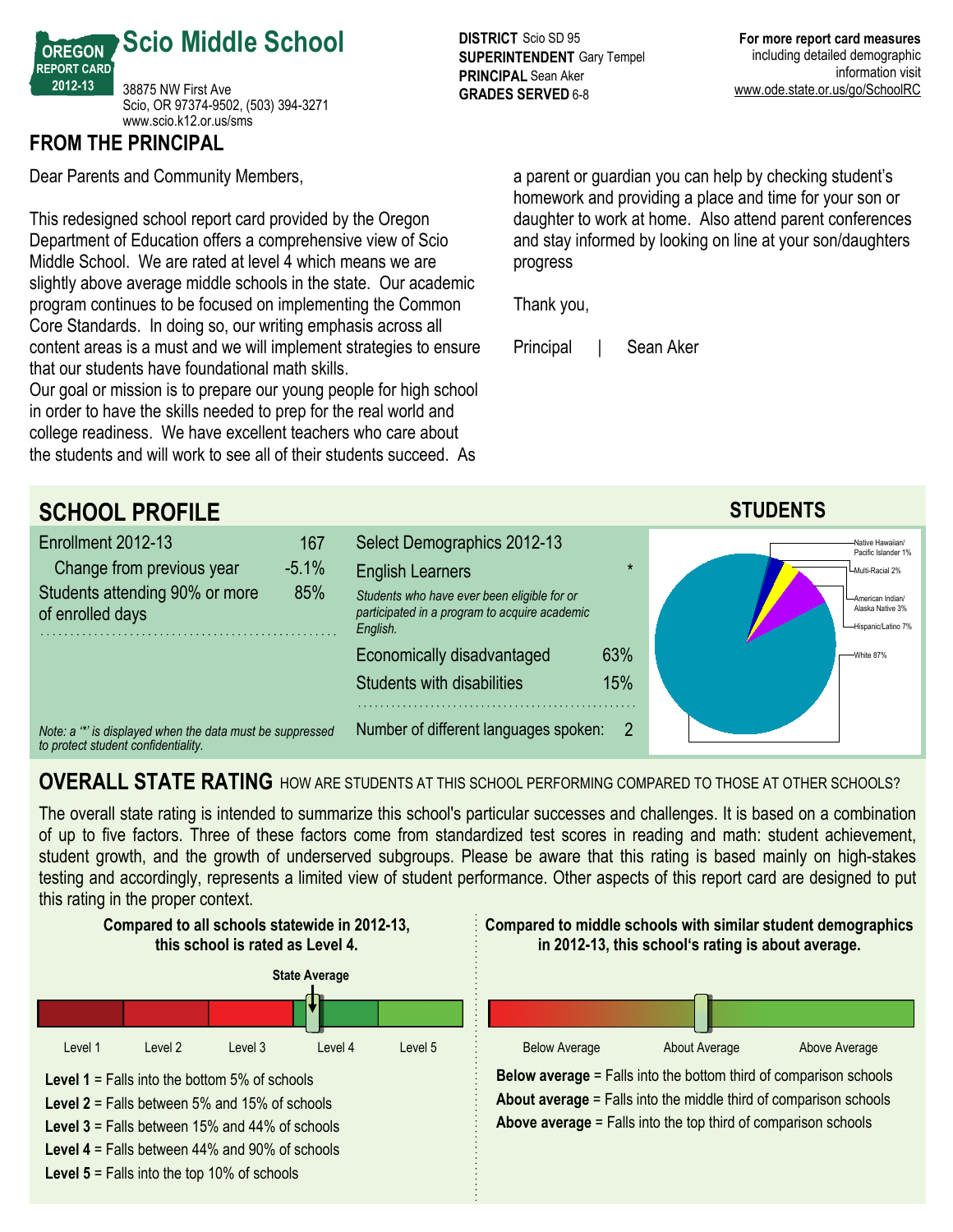38875 NW First Ave Scio, OR 97374-9502, (503) 394-3271 www.scio.k12.or.us/sms

**Scio Middle School**

**OREGON REPORT CARD 201213**

#### **PROGRESS** ARE STUDENTS MAKING ADEQUATE GAINS OVER TIME?



Visit www.ode.state.or.us/go/data for additional state exam results. Note: a '\*' is displayed when data are unavailable or to protect student *confidentiality.*

## **OUTCOMES** FOR KEY STUDENT GROUPS AT THIS SCHOOL COMPARED TO THE SAME GROUPS STATEWIDE

| <b>STUDENT</b>           |                                   |               |               |                                                                    |                               |               |               |                                                                    |                                                                             |               |               |                                                                     |
|--------------------------|-----------------------------------|---------------|---------------|--------------------------------------------------------------------|-------------------------------|---------------|---------------|--------------------------------------------------------------------|-----------------------------------------------------------------------------|---------------|---------------|---------------------------------------------------------------------|
| GROUP<br><b>OUTCOMES</b> |                                   | School<br>(%) | Oregon<br>(%) | School<br>Performance Performance Compared to<br><b>OR Average</b> |                               | School<br>(%) | Oregon<br>(%) | School<br>Performance Performance Compared to<br><b>OR Average</b> |                                                                             | School<br>(%) | Oregon<br>(%) | School<br>:Performance Performance Compared to<br><b>OR Average</b> |
|                          | <b>All Students</b>               |               |               |                                                                    | American Indian/Alaska Native |               |               | <b>Native Hawaiian/Pacific Islander</b>                            |                                                                             |               |               |                                                                     |
|                          | Reading                           | 71.1          | 69.1          | $+2.0$                                                             | Reading                       | $\star$ :     | 55.7          | $\star$                                                            | Reading                                                                     |               | 52.5          | $\star$                                                             |
|                          | <b>Mathematics</b>                | 44.9          | 62.1          | $-17.2$                                                            | Mathematics                   | $\star$       | 46.2          | $^\star$                                                           | Mathematics                                                                 | $\star$       | 51.6          | $\star$                                                             |
|                          | Science                           | 81.8          | 67.1          | $+14.7$                                                            | Science                       | $\star$       | 54.9          | $\star$                                                            | Science                                                                     |               | 43.6          |                                                                     |
|                          | <b>Economically Disadvantaged</b> |               |               |                                                                    | Asian                         |               |               |                                                                    | <b>White</b>                                                                |               |               |                                                                     |
|                          | Reading                           | 68.9          | 57.5          | $+11.4$                                                            | Reading                       | $\star$ .     | 78.4          | $\star$                                                            | Reading                                                                     | 68.3:         | 75.4          | $-7.1$                                                              |
|                          | <b>Mathematics</b>                | 40.2          | 50.0          | $-9.8$                                                             | <b>Mathematics</b>            | $\star$       | 80.7          |                                                                    | <b>Mathematics</b>                                                          | 44.9          | 67.1          | $-22.2$                                                             |
|                          | Science                           | 82.6          | 55.0          | $+27.6$                                                            | Science                       |               | 74.1          | $\star$                                                            | Science                                                                     | 81.0:         | 74.4          | $+6.6$                                                              |
|                          | <b>English Learners</b>           |               |               |                                                                    | <b>Black/African American</b> |               |               |                                                                    | <b>Female</b>                                                               |               |               |                                                                     |
|                          | Reading                           |               | 45.3          | $\star$                                                            | Reading                       | $^\star$      | 50.2          | $\star$                                                            | Reading                                                                     | 75.7:         | 72.9          | $+2.8$                                                              |
|                          | Mathematics                       |               | 45.2          | $\star$                                                            | Mathematics                   |               | 40.1          |                                                                    | <b>Mathematics</b>                                                          | 43.2:         | 63.3          | $-20.1$                                                             |
|                          | Science                           |               | 38.6          | $\star$                                                            | Science                       | $\star$       | 38.8          | $\star$                                                            | Science                                                                     | 82.6:         | 64.4          | $+18.2$                                                             |
|                          | <b>Students with Disabilities</b> |               |               |                                                                    | <b>Hispanic/Latino</b>        |               |               |                                                                    | <b>Male</b>                                                                 |               |               |                                                                     |
|                          | Reading                           | 50.0          | 31.5          | $+18.5$                                                            | Reading                       | 81.8          | 50.9          | $+30.9$                                                            | Reading                                                                     | 67.1          | 65.5          | $+1.6$                                                              |
|                          | <b>Mathematics</b>                | 20.8          | 23.4          | $-2.6$                                                             | <b>Mathematics</b>            | 54.5          | 46.7          | $+7.8$                                                             | <b>Mathematics</b>                                                          | 46.4:         | 60.9          | $-14.5$                                                             |
|                          | Science                           | 66.7          | 37.0          | $+29.7$                                                            | Science                       |               | 45.7          | $\star$                                                            | Science                                                                     | 81.0          | 69.6          | $+11.4$                                                             |
|                          | <b>Talented and Gifted</b>        |               |               |                                                                    | <b>Multi-Racial</b>           |               |               |                                                                    |                                                                             |               |               |                                                                     |
|                          | Reading                           |               | 98.6          | $^\star$                                                           | Reading                       | $\star$ .     | 73.2          | $\star$                                                            | Note: a "*' is displayed when data are<br>unavailable or to protect student |               |               |                                                                     |
|                          | <b>Mathematics</b>                |               | 98.3          | $\star$                                                            | <b>Mathematics</b>            | $\star$ :     | 65.1          | $\star$                                                            | confidentiality.                                                            |               |               |                                                                     |
|                          | Science                           |               | 98.2          | $^\star$                                                           | Science                       | $\star$       | 72.7          |                                                                    |                                                                             |               |               |                                                                     |
|                          |                                   |               |               |                                                                    |                               |               |               |                                                                    |                                                                             |               |               |                                                                     |